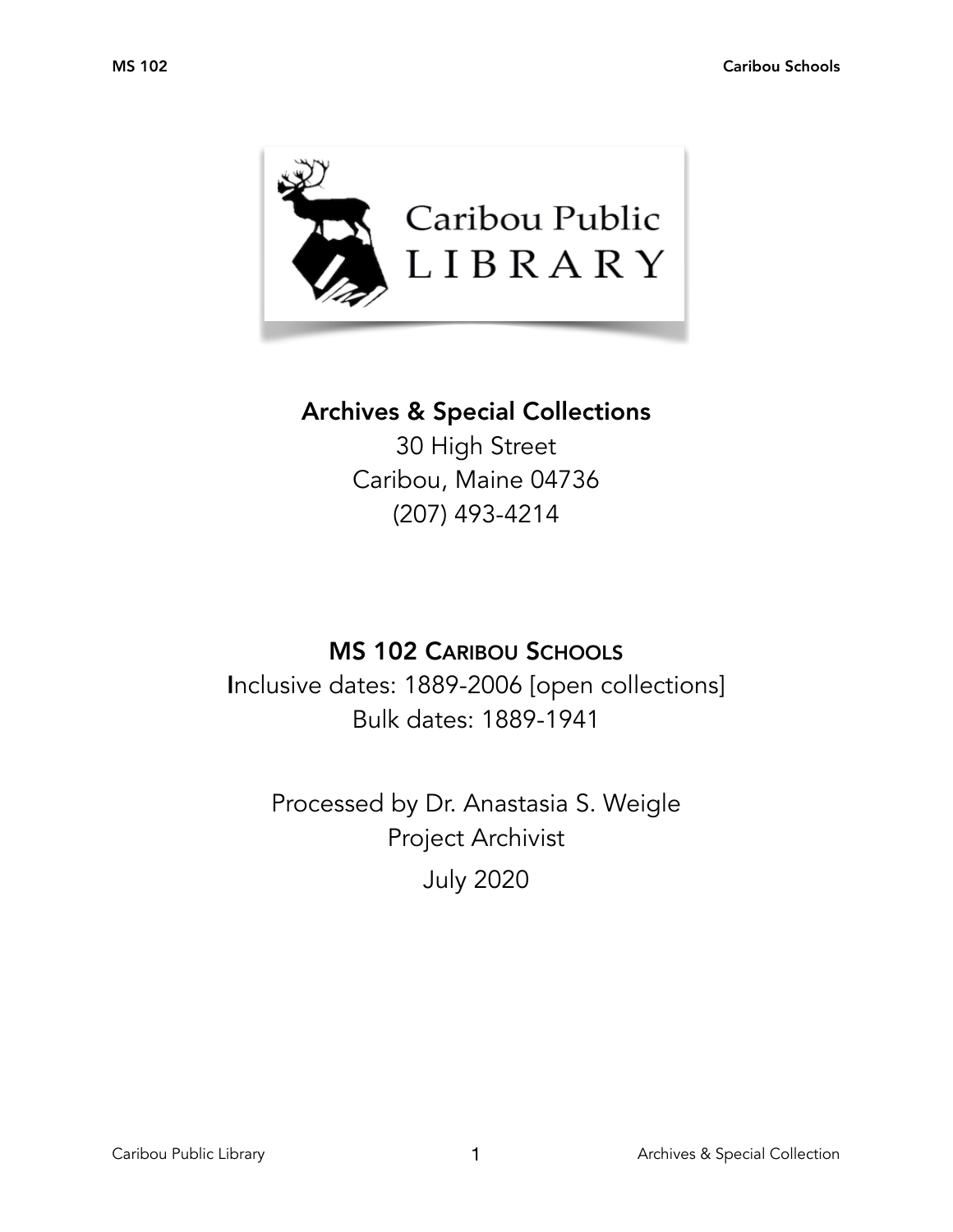**Creator:** Caribou School Department, City of Caribou, Maine

Repository: Caribou Public Library Archives & Special Collections, 30 High Street, Caribou, Maine

Incl. Dates: 1889-2006, open collections

Bulk Dates: 1889-1941

Extent: 30 cubic feet 18 Linear feet

Collection #: MS 102

# Identify Number: 00155612

Abstract: Collections contains school of superintendent reports, high school materials such as yearbooks, newsletters, program, catalogues, and magazines. Included are newspaper clippings pertaining to the graduates, early yearbook photos all of which are gelatin silver prints. reunions booklets and materials from past graduates from 1930.

### Added entries—persons

Anderson, Enid Anderson, Fred Belanger, Leo Bowden, Claudine Gallagher, Erin Hjelm. Hazel Jepson, Carola Johnson, Themla Libby, Merton Lombard, Claude Gauvin, Allyn Lombard, Claude H. Olson, Huldur Rosen, Doris Thomas, Arthur C. Tozier, Carlott Vincent, Helen White, Vesta Wood, Ralphs

# Added entries—corporate bodies

Teague Elementary School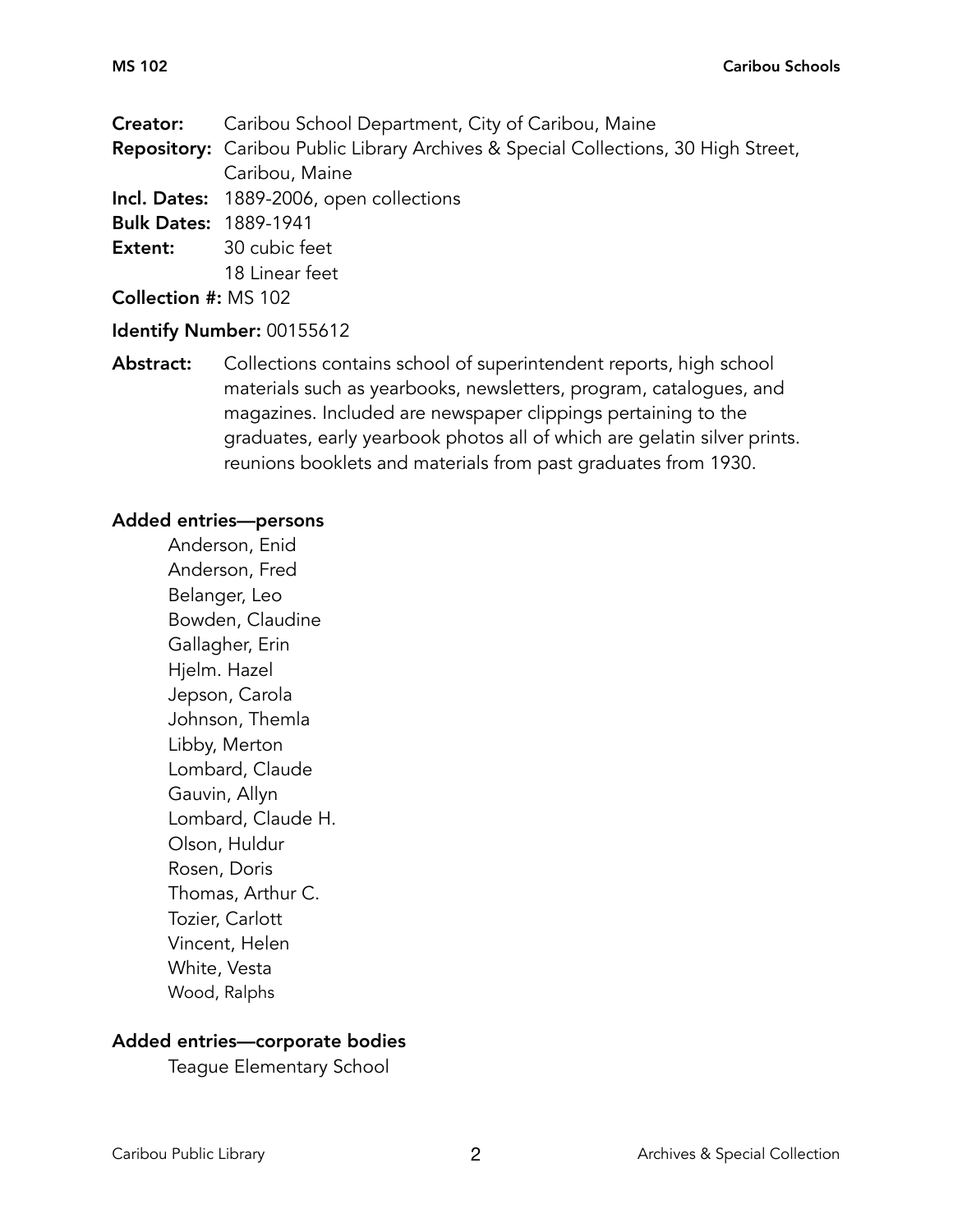The Arcturus The Arcturus Newspaper The Reflector The Viking Crier

Added entries—key terms:

 Yearbooks Annual Reports Photographs NEASC Report Reunions Correspondence

Copyright Compliance: The material described herein is the physical property of the Caribou Public Library. Literary rights, including copyright, belong to the authors or the various items, or to their legal representatives (City of Caribou). The copyright law of the United States (Title 17, United States Code) governs the making of photocopies or other reproductions of copyrighted materials. Certain conditions regarding libraries and archives making authorized photocopies or reproductions are as follows:

1. A photocopy or reproduction is not to be *"used for any purpose other than private study, scholarship or research."* If a user later uses a photocopy or reproduction for purposes in excess of "fair use," that user may be liable for copyright infringement. For further information, consult the the library director.

This Caribou Public Library reserves the right to refuse to provide a reproduction if the request is judged to be in violation of copyright law.

Lastly, It is the user's responsibility to understand the copyright law concerning the use of the historical documents contained in this library.

**Restrictions:** None. This collection is open for research to the general the general public. Non-circulating. Librarian must be present.

# History of Caribou Schools: [insert later]

**Provenance.** At present, there is no official accession information. These items came to the library through various donors. Some items were cataloged into the Library's LMS. Yearbooks are purchased by the library or donated to the library. Until documentation can be found, we will accept this explanation for provenance.

Scope and Content Notes: This collection is comprised of school department reports, years books, school programs, newspaper inserts and clippings, high school pictures, a number of digital items in CDs. Most of the official records are created by the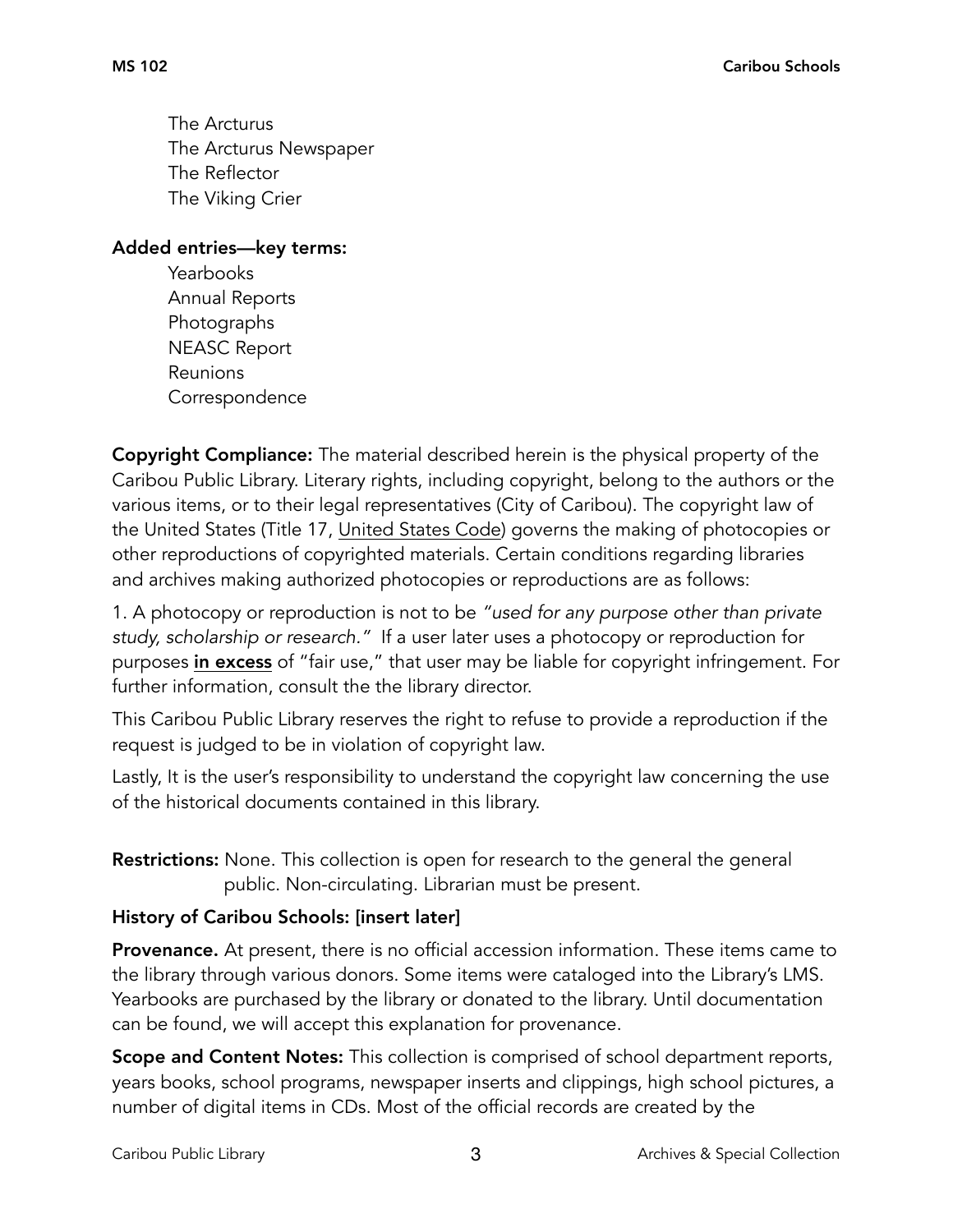superintendent of schools, a few materials created by students. Records also contains a 1997 report by NEASC on the Caribou High School under supporting documents. There are three oversize boxes containing originals of the Arcturus High School newspaper, not to be confused with the early Arcturus Year Book/Magazine.

Processing notes: Any materials placed in vinyl binders were removed and placed in acid/lignin free folders in the order they were found. Early materials are very fragile and require a librarian to handle these. Materials that were once cataloged with a call number have been modified on the LMS to indicate their collection number and where they are housed. Early yearbooks are extremely fragile and requiring better housing materials. Currently, most are in polyester sleeves

### Organization of Series

Series 1. Annual Reports Series 2. School Catalogues, yearbooks, publications Series 3. Graduates and reunions *Subseries: Graduates Subseries: Reunions*  Series 4. The Viking Crier (C.H.S. Commercial Club Newsletter) Series 5. School events Series 6. School projects

Series 7. Supporting documents

# Series Descriptions.

Series 1. Annual Reports. 1889-1879. This series consists of facsimiles of the yearly annual report written by the superintendent of schools. A few are originals: 1896-1897 and 1914-1915. These annual reports were also transcribed from the yearly annual report books by compiled and edited by Lloyd Bragdon. This series also contains five (5) DVDs of the Caribou School Department Annual Reports 1889 to 1979

Series 2. School Catalogues, yearbooks, publications. 1892-1989. Contains original program catalogue of the Instructors and Students 1890-1891 and 1892-1893. This series is primary early Arcturus magazines which were later turned into yearbooks.1893 to 1922. The Arcturus name changed to The Reflector. This collections contains these yearbooks dating from 1928 to 1989 (a few are missing). The remaining 1990 to current are kept in the Library's Reference cases in front of the Circulation Desk. The current 20 years are kept upstairs for easy access. Series 2 extends into Boxes 8, 9 and 10—the Arcturus Newsletter (1900-1941).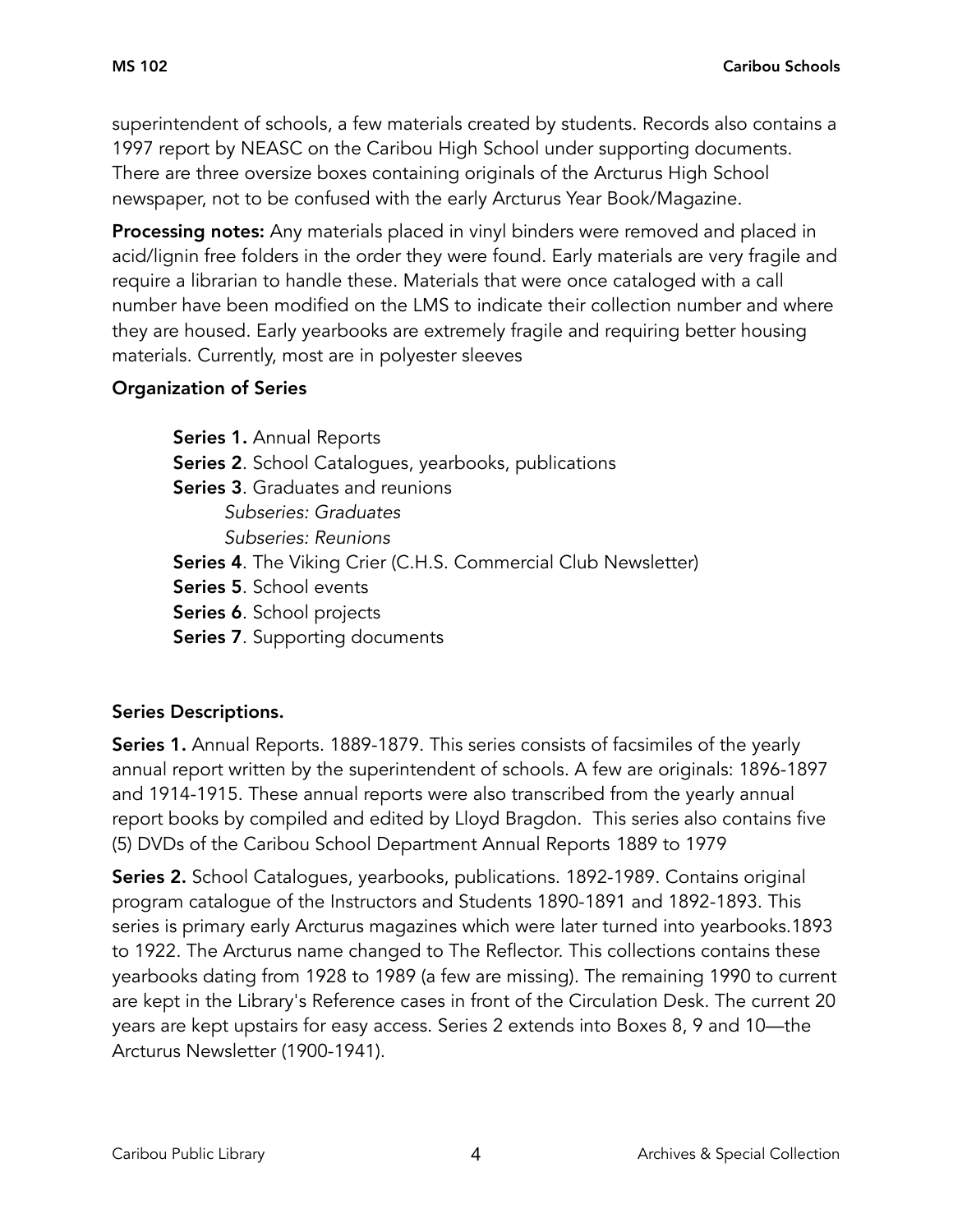Series 3. Graduates and Reunions (1888-2006). This series is grouped into two subseries.

Subseries 3A.Graduates (1888-2018). This series contains commencement programs from various years (1888-1998 missing years), original gelatin silver prints of high school graduate (contained in original album), newspaper inserts from the Aroostook Republican newspaper honoring graduates (1981-2018 missing years).

Subseries 3B. Reunions (1907-1999, 2006). Reunions papers focus on the class of 1930. Two unpublished materials are included: The Where About and Doing of the Dear Old Class of 1930 *and* The Class of 1930: Yesterday and Today. Items in this collection range from committee letters, letters from classmates, obituaries, marriage information and a 30 year reunion trip to California. These items are also digitized to DVDs.

Series 4. The Viking Crier. (C.H.S. Commercial Club Newsletter) (Nov 1950-June 1954—no complete). The Viking Crier newsletter was produced by the Caribou High School Commercial Club contains HS events and news. These are hand-type set and mimeographed. The February 1954 newsletter contains an original gelatin silver print of Hilda Damboiso

Series 5. School events (1890-1927, 1971). Contains a number of program booklets of various school events such as graduation exercises, dedications, and a high school play. However, the program collection is limited with only a few years in this collection.

Series 6. Class Projects. (1933, 1937, 1999). These are unpublished materials created by students from three different years. The History of Caribou was researched and compiled by the Caribou H.S. Civics Class (1933-34) and A History of Caribou was compiled and planned by the 3rd grade at Teague park school (1999).

Series 7. Supporting documents (1937, 1997). This series contains two documents. A paper written by Arthur C. Thomas and read at the Caribou Public Library in 1937 (s copies). The second document is a NEASC School and Community Profile of the Caribou High School, 1997.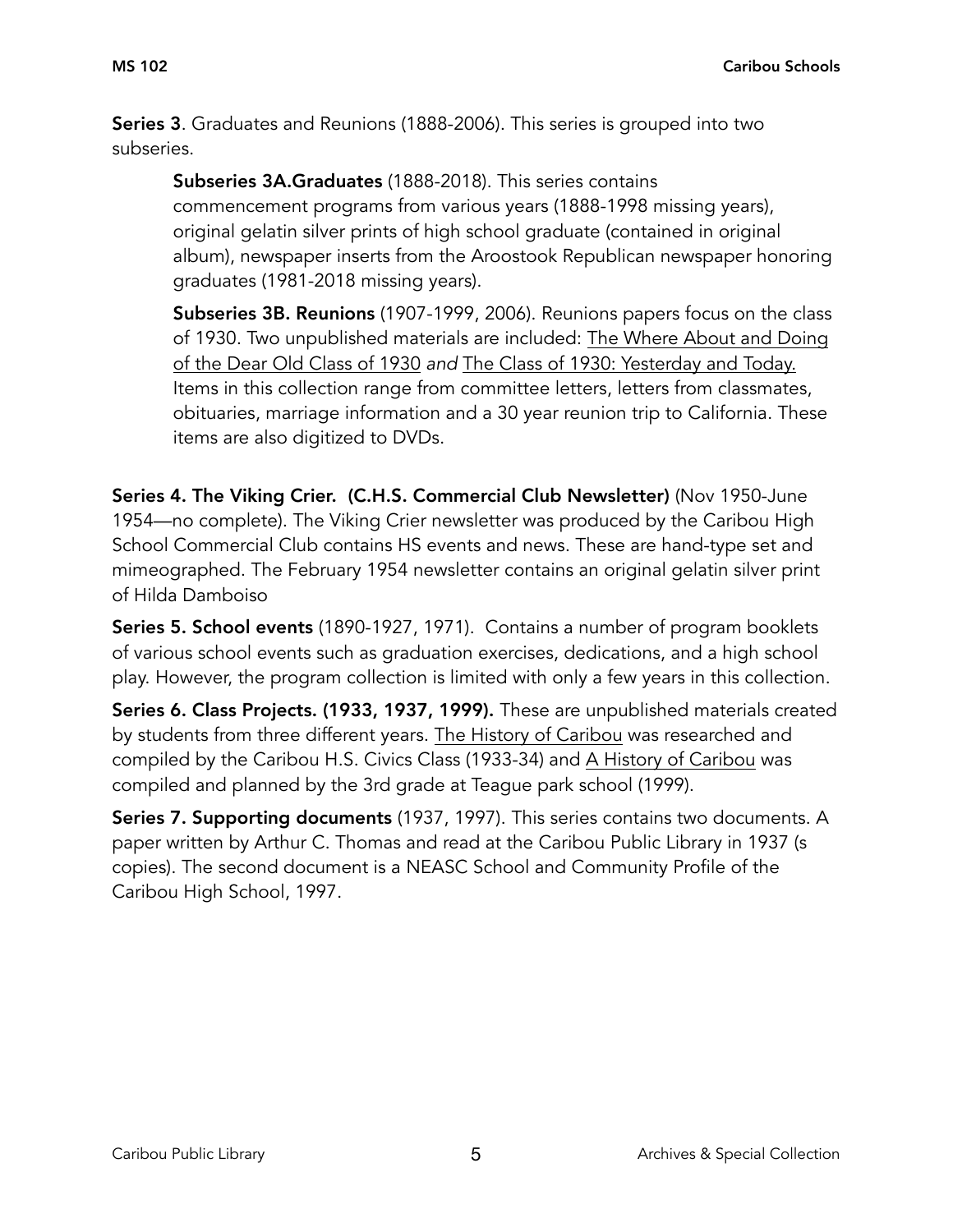# CONTAINER LIST FOR REC.001 CARIBOU, MAINE SCHOOL RECORDS AND COLLECTIONS

#### SERIES 1. ANNUAL REPORTS

#### BOX 1. Caribou School Annual Reports

- FOLDER 1 1889 1900
- FOLDER 2 1896 1897 [original]
- FOLDER 3 1900 1908
- FOLDER 4 March 1909 March 1919
- FOLDER 5 1910 1930
- FOLDER 6 1914-1915 [original]
- FOLDER 7 1930 1939
- FOLDER 8 1940 1948
- FOLDER 9 1949 1956
- FOLDER 10 1959 1969
- FOLDER 11 1970 1979
- FOLDER 12 Caribou School Annual Reports facsimiles 1889-1979
- FOLDER 13 Caribou School Annual Reports facsimiles 1940-1979
- FOLDER 14 Caribou School Annual Reports Compiled and edited by Lloyd Bragdon 1889-1979
- FOLDER 15 Five (5) DVDs of the Caribou School Department Annual Reports 1889 to 1979

#### SERIES 2. SCHOOL CATALOGUES, YEARBOOKS, PUBLICATIONS

| FOLDER 16           | Catalogue of the Instructors and Students 1890-1891 -        |
|---------------------|--------------------------------------------------------------|
|                     | 1892-1893                                                    |
| FOLDER 17           | The Arcturus [Class Yearbook] 1893 - 1996                    |
|                     | The Arcturus [Class Yearbook] 1900 - 1908                    |
| FOLDER 1            | The Arcturus [Class Yearbook] 1909 - 1916                    |
| FOLDER 2            | The Arcturus [Class Yearbook] 1916 — 1922                    |
| FOLDER 3            | The Reflector [Class Yearbook] 1928 and 1929                 |
| FOLDER 4            | The Reflector [Class Yearbook] 1930 — 1939                   |
| FOLDER <sub>5</sub> | The Reflector [Class Yearbook] 1940 — 1948                   |
| FOLDER 6            | The Reflector [Class Yearbook] 1950 — 1954 [1953 is missing] |
|                     |                                                              |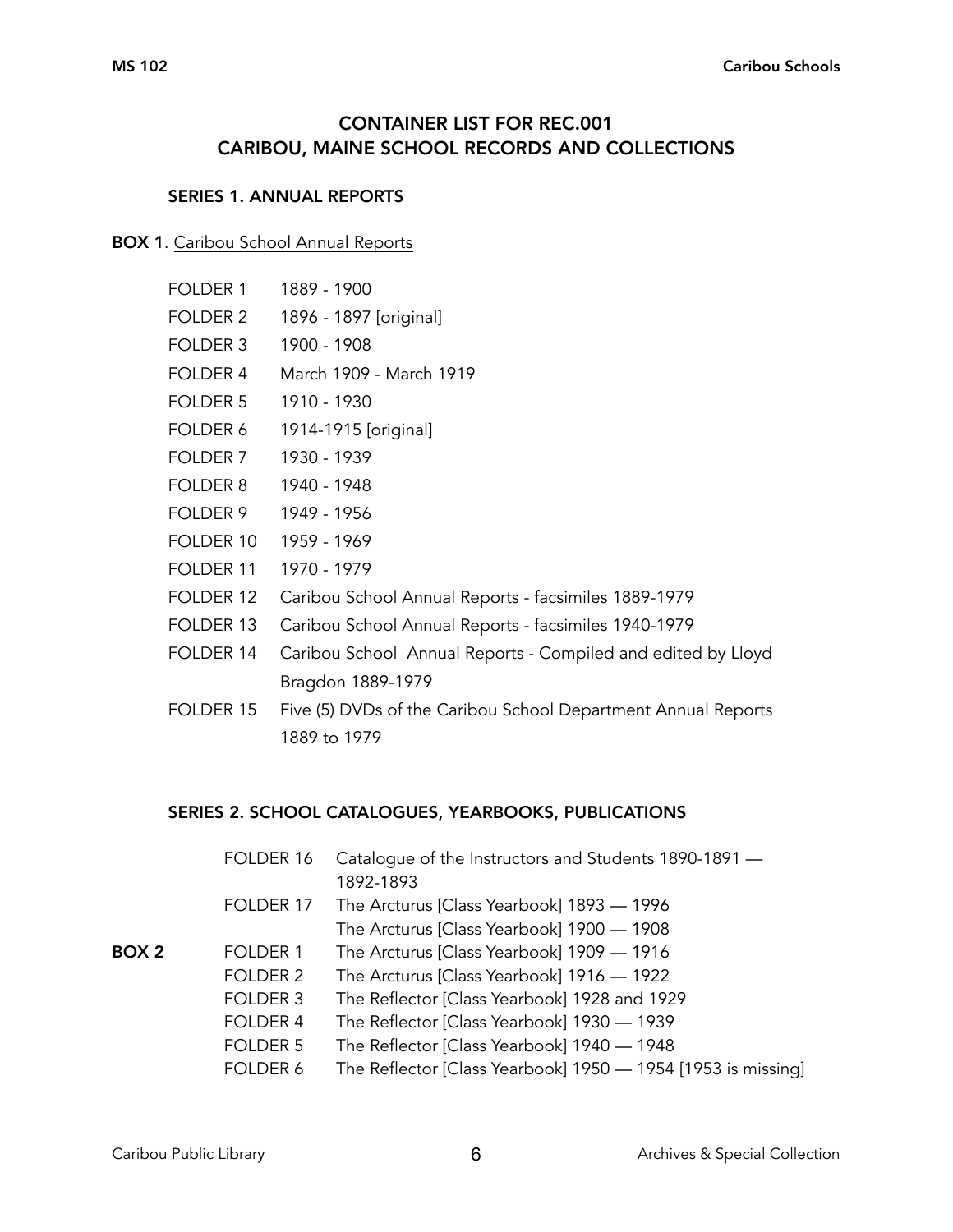|                              | Top Shelf                 | CHS Reflector Year Books in Archive Stacks: 1955 - 1989                                                                                 |
|------------------------------|---------------------------|-----------------------------------------------------------------------------------------------------------------------------------------|
| BOX <sub>3</sub>             | issues] 1893, 1900-1917   | Caribou High School The Arcturus Yearbooks — Duplicates [missing]                                                                       |
| BOX 4                        | issues] 1918-1933         | Caribou High School The Arcturus & The Reflector — Duplications [missing]                                                               |
| <b>BOX 5</b>                 | issues] 1933-1962         | Caribou High School The Reflector Yearbooks — Duplications [missing]                                                                    |
| BOX <sub>8</sub><br>Oversize | senior students 1923-1941 | Caribou High School Arcturus Newspapers 1900-1922<br>Also contains a CD-Rom, Arcturus, digitized photographs of Caribou                 |
| BOX <sub>9</sub><br>Oversize | students                  | Caribou High School Arcturus Newspapers-Duplicates 1924-1928<br>Also contains CD-Rom, Arcturus, digitized photographs of Caribou senior |
| <b>BOX 10</b><br>Oversize    |                           | Caribou High School Arcturus Newspapers, 1929-1941                                                                                      |

## SERIES 3. GRADUATES AND REUNIONS

| BOX 6 | Caribou High School Graduates Photos |                             |
|-------|--------------------------------------|-----------------------------|
|       |                                      | FOLDER 1 Class of 1928      |
|       | FOLDER 2                             | Digital files: 1928 to 1934 |
|       | FOI DFR 3                            | Class of 1929 (Album)       |

Aroostook Republican Honoring Graduates

|  | FOLDER 4 1981, 1985, 1989          |
|--|------------------------------------|
|  | FOLDER 5 1997 - 2008               |
|  | FOLDER 6 2009-11, 2013-15, 2017-18 |
|  | FOLDER 7 2019 - 2028 [empty]       |
|  |                                    |

## Caribou High School Commencement

| FOI DER 8            | 1888-1889 |
|----------------------|-----------|
| FOI DFR 9            | 1890-1899 |
| FOLDER 10            | 1900-1909 |
| FOI DFR 11 1911-1918 |           |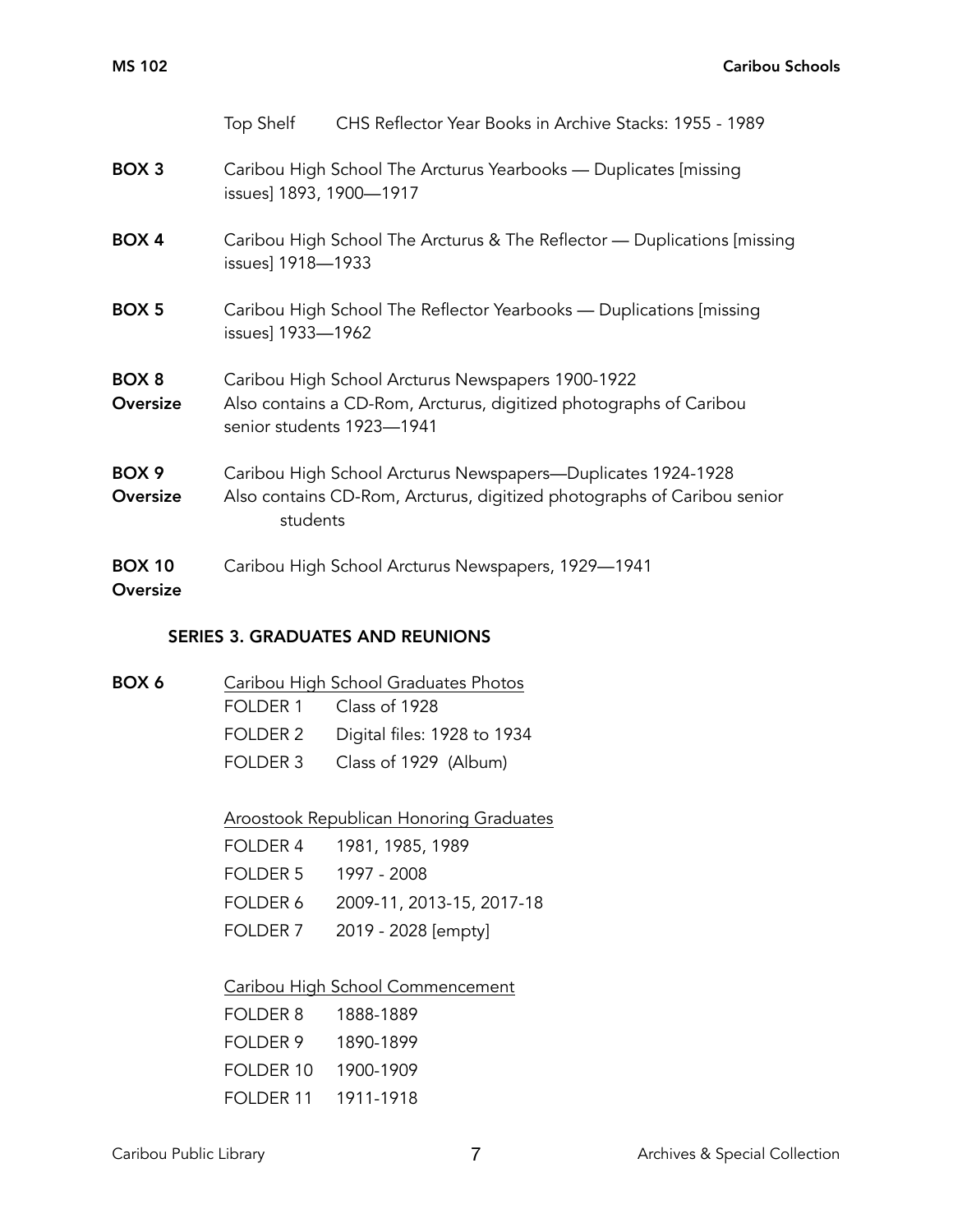FOLDER 12 1921-1934 FOLDER 13 1952, 1966 - 1998

#### Caribou High School Class Reunions

- FOLDER 14 That 50th Anniversary Trip, 1907 class reunion in 1957 [original], [Includes 50th class reunion presentation 10-2006, and CHS Class of 1907 Reunion trip to California in 1957]
- FOLDER 15 Class of 1907 50th Reunion, 1907-1957 Facsimiles, 2 copies [Includes 2 digital copy]
- FOLDER 16 50th Anniversary class reunion. 1930-1980 documents.
- FOLDER 17 30th Anniversary, 1968 1998

#### The Where About and Doing of the Dear Old Class of 1930

- FOLDER 18 Facsimile 1930 CHS The Reflector yearbook. senior photos
- FOLDER 19 Classmates of 1930—includes nome of spouses
- FOLDER 20 Letter to 1930 classmates bout "Whereabouts" project sent by the Historical Committee, Thelma (Todd) Russell Charlotte Wright, and Claude Lombard
- FOLDER 21 Classmates biographies, Names: Allyn through Gauvin
- FOLDER 22 Gary through LeVesseru
- FOLDER 23 Libby through Pierson
- FOLDER 24 Pierson through Wright

The Class of 1930: Yesterday and Today

- FOLDER 25 Caribou High School, Reflector 1930
- FOLDER 26 Obituaries, Hildur Rosalind (Olson) Doyle, BDN 4-10-66
- FOLDER 27 Alumni letter, May 2001 with list of 1930 classmates
- FOLDER 28 Introduction pages to book "Yesterday and Today"
- FOLDER 29 Senior photographs 1930 [include three Silver gelatin prints]
- FOLDER 30 Mini reunion June 13, 1940
- FOLDER 31 The making of a class reunion, 1972-73, committee chair, Claude H. Lombard

Class Reunions for class of 1930

| FOI DER 32 | - 1975 |
|------------|--------|
| FOI DER 33 | 1979   |
| FOI DER 34 | 1980   |
| FOI DER 35 | 1983   |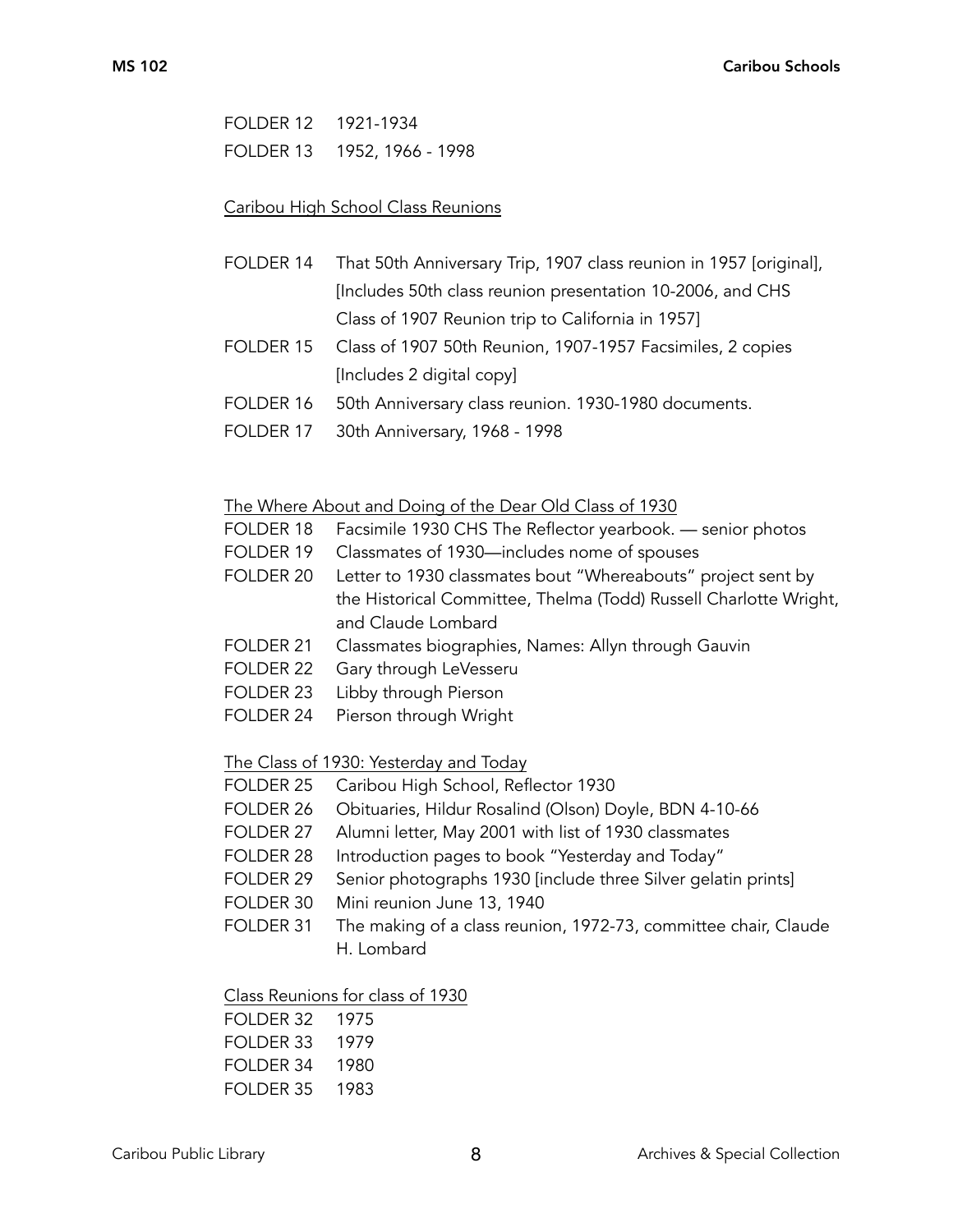|       | FOLDER 36           | 1984                                                                                    |
|-------|---------------------|-----------------------------------------------------------------------------------------|
|       | FOLDER 37           | 1985-89                                                                                 |
|       | FOLDER 38           | 1990                                                                                    |
|       | FOLDER 39           | 1991                                                                                    |
|       | FOLDER 40           | 1992                                                                                    |
|       | FOLDER 41           | 1993                                                                                    |
|       | FOLDER 42           | 1994                                                                                    |
|       | FOLDER 43           | Obituaries [names in alphabetical order] date range: 1964-2000                          |
|       | FOLDER 44           | Biographies: Merton E. Libby, 1990                                                      |
|       | FOLDER 45           | Classmates news, 1989                                                                   |
|       |                     | Correspondence, cards, news                                                             |
|       | FOLDER 46           | Anderson, Enid (married Olivenbaum) — [n.d.]                                            |
|       | FOLDER 47           | Anderson, Fred - December 1999                                                          |
|       | FOLDER 48           | Anderson, Madeline (married Wedberg) — January 13, 2000                                 |
|       | FOLDER 49           | Belanger, Leo - December 12, 1998                                                       |
|       | FOLDER 51           | Bowden, Claudine (married Hall) - [Dec. 1998, Jan. 1999]                                |
| BOX 7 | FOLDER 1            | Gallagher, Erin - n.d., June 5, 1999                                                    |
|       | FOLDER 2            | Hjelm, Hazel (married Lindberg) — January6, 2000                                        |
|       | FOLDER 3            | Howe, Gertrude (married Tozier) - 1999                                                  |
|       | FOLDER 4            | Jepson, Carola (married Carlson) - n.d.                                                 |
|       | FOLDER 5            | Johnson, Thelma (married Wessell) — Dec. 7, 1998                                        |
|       | FOLDER 6            | Libby, Merton - 1984                                                                    |
|       | FOLDER <sub>7</sub> | Lombard, Claude - n.d.                                                                  |
|       | FOLDER 8            | Olson, Hildur (married Doyle) - Nov. 29, 1998 - Feb. 13, 2000                           |
|       | FOLDER 9            | Rosen, Doris (married McCready) - Jan. 15, 1999                                         |
|       | FOLDER 10           | Tozier, Carlotta (married Kennedy) - Jan. 21, 1999 - Jan. 7, 2000                       |
|       | FOLDER 11           | Vincent, Helen (married Melin) - Jan. 14, 1999                                          |
|       | FOLDER 12           | White, Vesta (married Stairs) - n.d.                                                    |
|       | FOLDER 13           | Wood, Ralphs - n.d. Aug, 9, 1999, Dec. 12, 1999, Feb. 6. 2000                           |
|       | FOLDER 14           | Claude Lombard, awarded "Certificate of Appreciation" by High<br>School Classmate, n.d. |
|       | FOLDER 15           | Two original photographs of the Caribou High School, dated<br>9/18/1927                 |
|       |                     |                                                                                         |

# SERIES 4. THE VIKING CRIER (The C.H.S. Commercial Club Newspaper) 1950

| FOLDER 16  | November 1950    |
|------------|------------------|
| FOI DFR 17 | December 1950    |
| FOLDER 18  | January 1951     |
| FOLDER 19  | April 1951       |
| FOLDER 20  | <b>June 1951</b> |
| FOI DFR 21 | November 1951    |